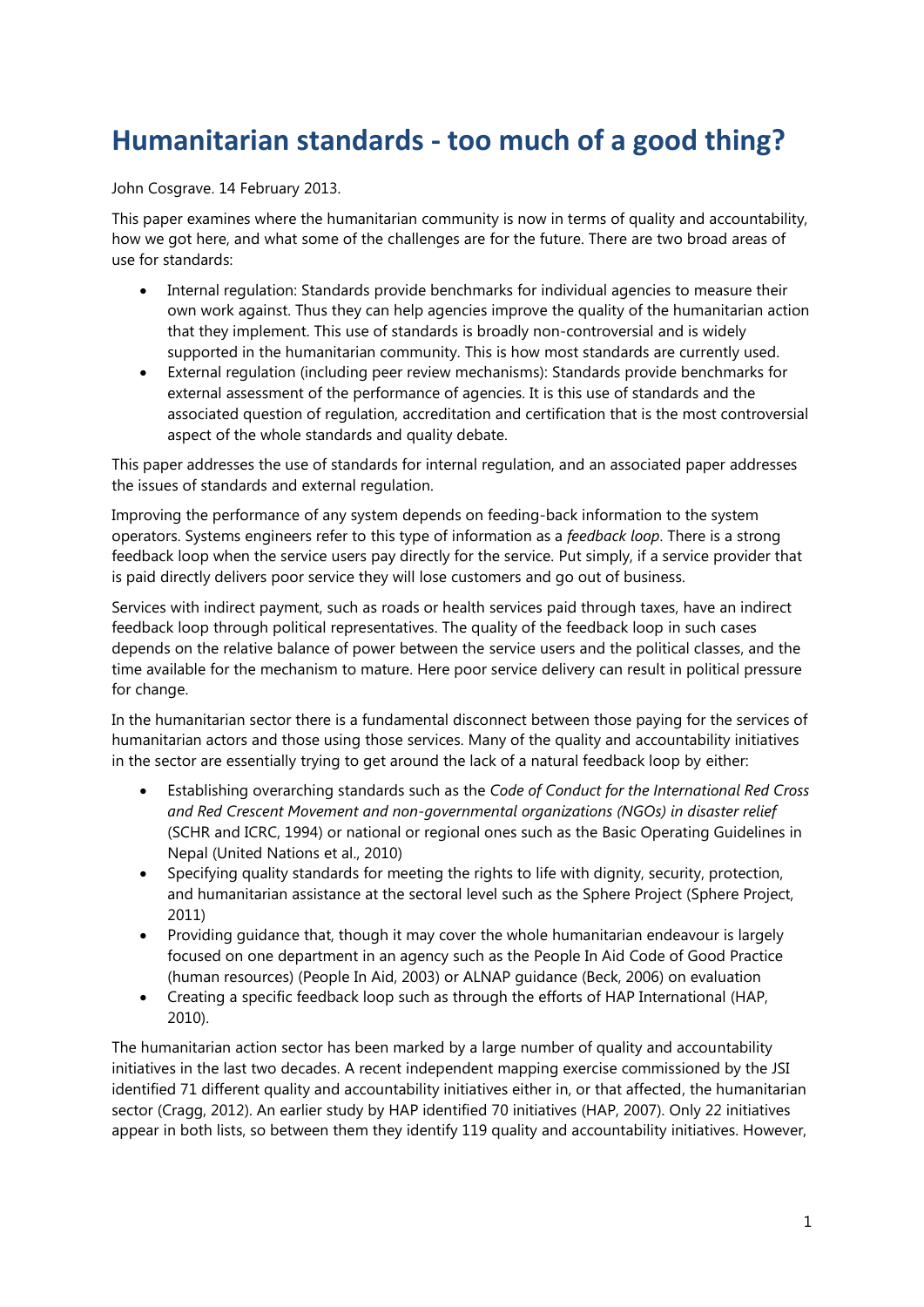even this number does not give a complete picture of the (admittedly overlapping) quality initiatives in the humanitarian sector $^1$ .

With few exceptions, these initiatives date from after 1990. Prior to this, the quality of humanitarian interventions was largely guided by agency specific guides such as the UNHCR Field Handbook or sector specific guides such as Oxfam guidelines on water or WHO guidance on supplementary or therapeutic feeding. In those days, knowing where such guidance could be found<sup>2</sup> was a key part of the knowledge set of humanitarian workers. These different sources sometimes offered conflicting guidelines to each other. The rapid growth of quality initiatives from the 1990s on has complex roots. These include:

- Concerns among humanitarian workers and others about the quality of humanitarian responses, especially in contexts like the Balkans where easy driving distance from Europe (and the low barriers to entry into the humanitarian system) encouraged the engagement of lots of new humanitarian actors, or contexts like the Gulf War where the UN was a belligerent.
- Technology. Television footage could now be instantly transmitted from anywhere around the world with relatively portable equipment<sup>3</sup>. The instant availability of compelling and sometimes heart-wrenching images changed the political dynamic of official humanitarian assistance<sup>4</sup> and increased pressure on agencies to deliver results quickly.
- A step change in official funding for humanitarian response in 1991, driven in part by the crisis in the Balkans and the UN-authorised intervention in Iraq. The ever growing official funding for humanitarian action has also led to an increased focus on quality.

-

 $<sup>1</sup>$  This is not a criticism of the JSI study, but a reflection on the large number of initiatives and the somewhat</sup> transitory nature of knowledge about them. Other quality and accountability initiatives include national initiatives such as the Somalia "Red Lines" [\(Somalia NGO Consortium, 2009\)](#page-8-2) and the dormant Somalia Joint Operating Principles [\(OCHA Somalia, 2008\)](#page-8-3). There are also agency specific quality and accountability such as Tearfund"s guide to standards [\(Tearfund, 2009\)](#page-9-2) and various UN or donor guides [\(UNHCR, 2007;](#page-9-3) [UNICEF, 2005;](#page-9-4) [WFP, 2002\)](#page-9-5). Another gap in the mapping is the overall humanitarian reform process within the UN stemming from the UN"s Humanitarian Response Review [\(Adinolfi et al., 2005\)](#page-7-4) and the cluster system [\(IASC, 2006\)](#page-7-5), financing initiatives [\(Channel Research, 2011;](#page-7-6) [OCHA, 2010\)](#page-8-4) and the increasing emphasis on good quality evaluation in the UN system [\(UNEG, 2008\)](#page-9-6). Nor does the mapping include initiatives such as the Paris Declaration [\(OECD, 2005\)](#page-8-5), which although primarily focused on development assistance, is also having an impact on humanitarian action. Neither is there a mention of initiatives monitoring overall system performance such as DARA"s Humanitarian Response Index [\(DARA, 2012\)](#page-7-7), Development Initiatives Global Humanitarian Assistance [\(Poole et al., 2012\)](#page-8-6), or the broader assessment of the overall quality of ODA by Brookings and the Centre for Global Development [\(Birdsall et al.,](#page-7-8)  [2012\)](#page-7-8).

 $2$  For example, one key resource was the September 1981 special edition of Disasters on Healthcare in Refugee Camps [\("Special isssue: Healthcare in refugee camps," 1981\)](#page-8-7). Despite its title, the 47 short articles in this issue contained a great deal of practical information on logistics, wash, camp layout, construction, managing contractors, fuel handling and even livelihoods, as well as on health.

<sup>&</sup>lt;sup>3</sup> The author had direct experience of this when working in Western Tanzania in April 1994. Having learned from the UN radio network that large numbers of Rwandan refugees had begun to cross the border at Resumo into Tanzania, he rang headquarters in Europe on the brand new satellite phone, only to be told: "Yes, we know. We"re watching it on CNN."

 $4$  The CNN Effect, the idea that media coverage influences foreign policy, is very much contested [\(Gilboa, 2005;](#page-7-9) [Robinson, 2005\)](#page-8-8). However it does seem that media coverage influences official funding for humanitarian action when there is no overriding policy concern [\(Olsen et al., 2003\)](#page-8-9), and strongly influences private giving.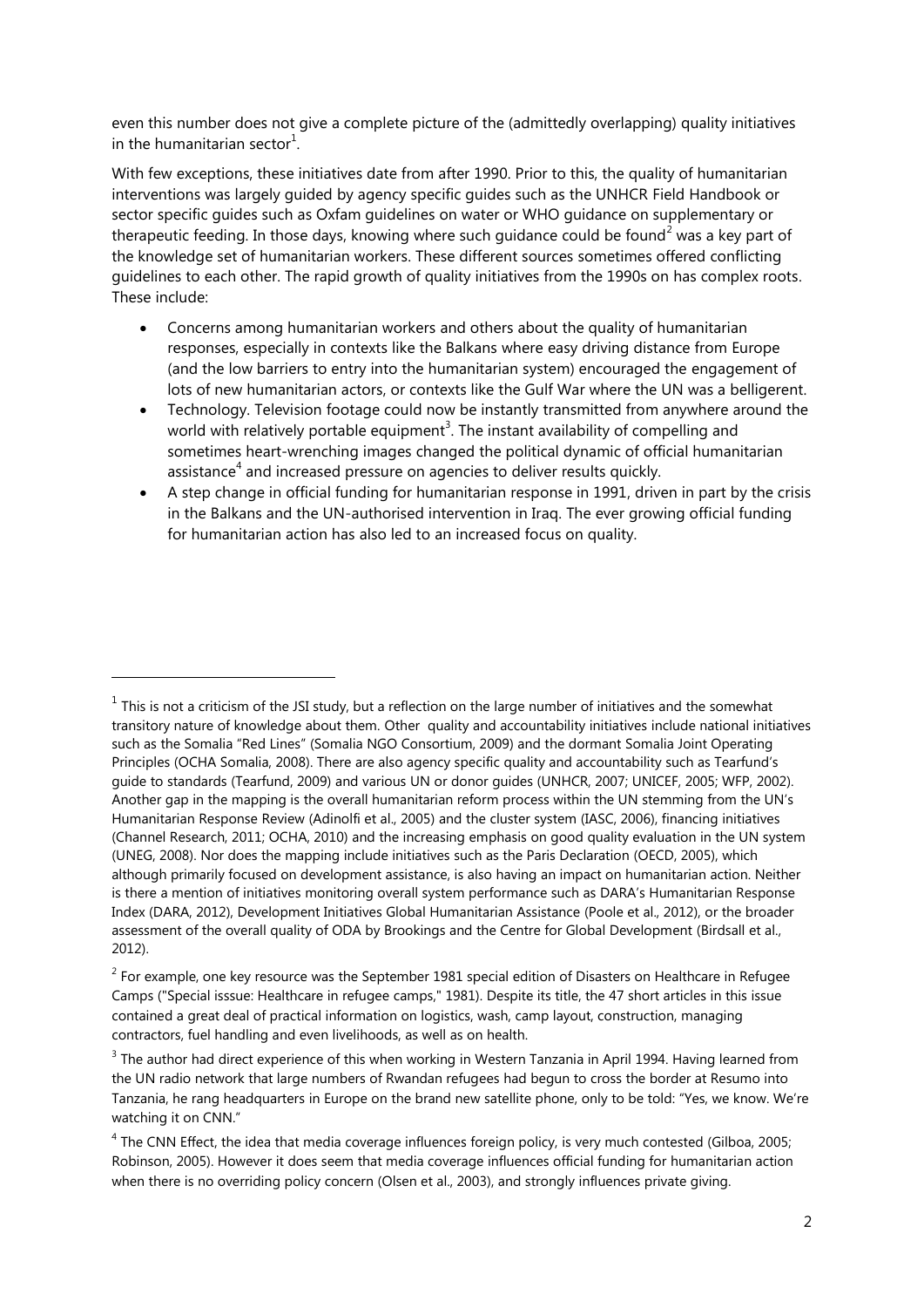

Time frame for the development of the first edition of codes and standards of organistions participating in the JSI against the background of increasing official humanitarian funding (showing crises associated with funding peaks). OECD/DAC funding data.

**Figure 1: The timelines for the development of the first full edition of the People In Aid Code, the Sphere Standards, and the HAP Standards against the background of growing Donor and Multilateral funding for humanitarian action from 1980 to 2011, with an indication of the humanitarian crises associated with different funding peaks.**

It was this context, of a need to focus on humanitarian principles and on agency behaviour that led to the proposal from the French Red Cross to have a Code of Conduct. Drafts of the *Code of conduct for the International Red Cross and Red Crescent Movement and non-governmental organizations (NGOs) in disaster relief* were in circulation from late 1993 and it was formally launched in June 1994 [\(SCHR](#page-8-0)  [and ICRC, 1994\)](#page-8-0). This was only one of several concurrent attempts to establish a code of conduct for NGOs. In the United States, Minear and Weiss published the Providence Principles [\(Minear and Weiss,](#page-8-10)  [1993\)](#page-8-10), and a group of faith-based agencies produced the Mohonk Criteria for Humanitarian Assistance in Complex Emergencies [\(Task Force on Ethical and Legal Issues in Humanitarian](#page-9-7)  [Assistance, 1994\)](#page-9-7).

The response to the Rwanda Crisis, the largest and most expensive humanitarian response up to that time, was in full swing when the SCHR-ICRC Code of Conduct was launched. While it was political, military, and diplomatic failures<sup>5</sup> that led to the largest loss of life, there was strong media criticism of the performance of aid agencies. Many aid workers were themselves concerned about the quality of the humanitarian response given high mortality rates after the start of the response.

Concern about the quality of the response to the Rwanda crisis was one of the factors that encouraged Denmark to lead a joint evaluation of the response. The evaluation began work in March 1995 and Volume Three of the evaluation addressed humanitarian aid and its effects [\(Borton et al.,](#page-7-10)  [1996\)](#page-7-10).

This evaluation identified a number of short-comings in the international humanitarian system. Some of these were already widely known and had been addressed in other reports such as the September 1995 "Room for Improvement" report [\(Macnair, 1995\)](#page-8-11) on personnel management by humanitarian agencies. The Rwanda evaluation commended the NGO initiative to establish a set of standards (which later became the Sphere Project). It recommended that there be some mechanism for enforcing standards and codes of conduct, either in the form of a special unit in what is now OCHA, or through a separate humanitarian ombudsman. This led to the Humanitarian Ombudsman Project, which in turn

-

<sup>&</sup>lt;sup>5</sup> The reluctance of the west to get involved in Rwanda followed the debacle in Somalia in the previous year.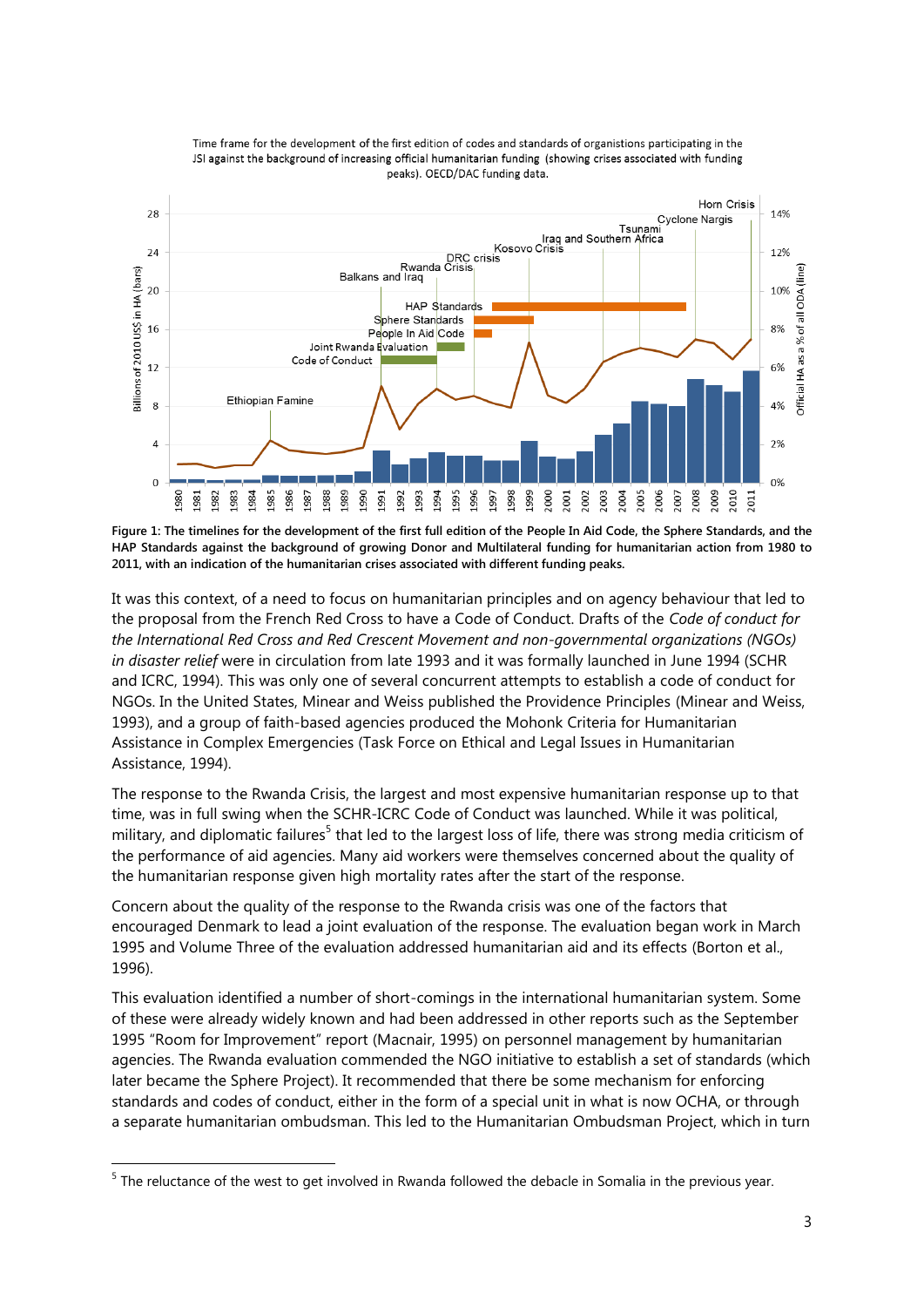led to the Humanitarian Accountability Project (HAP) after agencies decided to abandon the idea of having an ombudsman<sup>6</sup>. This in turn lead to the Humanitarian Accountability Partnership-International (HAP-I)



Reference to "Humanitarian Accountability" "People in Aid" and "Sphere Standards" by year in Relief Web Documents

<span id="page-3-0"></span>**Figure 2: Number of ReliefWeb postings referring to the three JSI standards, by year. The decline in the number of references may be due to the internalisation of standards to the extent that they are a "given" within agencies and thus not referred to in postings.**

The three JSI standards organisations each have a different focus: the Sphere Project sets standards for a number of sectors; the People In Aid code of practice provides guidance on human resource and people management; and HAP International sets standards for accountability mechanisms. The three standards are part of the wider humanitarian landscape [\(Figure 2\)](#page-3-0).

Although separate, the three JSI standards overlap each other. For example the Sphere Standards provide guidance on human resources and on accountability, but not to the depth that the People In Aid code or the HAP 2010 Standard do. The Sphere Standards (which includes the *Code of conduct for the International Red Cross and Red Crescent Movement and non-governmental organizations (NGOs) in disaster relief* as a keystone) have been widely adopted within the humanitarian community<sup>7</sup> and provide a coherent guide to the sectors. They have been expanded through the adoption of INEE Minimum Standards for Education [\(INEE, 2010\)](#page-8-12), The Livestock Emergency Guidelines and Standards [\(LEGS Project, 2009\)](#page-8-13), and the Minimum Economic Recovery Standards [\(The SEEP Network, 2010\)](#page-9-8) as Sphere companion standards, which is a formalised relationship that includes consistency and coherence of approach.

[Figure 3](#page-4-0) offers a potential typology for standards, based on the JSI standards. This is a gross simplification of the current situation and ignores the inter-linkages and overlaps between the standards and quality and accountability initiatives.

-

 $6$  It should be noted that ombudsmen are most commonly found in Scandinavia, where Hofstede's "power distance" (the perceived difference in the power of managers and those managed) is relatively small. Large power distances (where employees are very reluctant to express disagreement with their managers) are typical of most developing counties [\(Hofstede, 1984\)](#page-7-11). There is a significant power distance between affected communities and international aid agencies. It is difficult to see how complaint's mechanisms can work when power distances are large.

 $<sup>7</sup>$  For example, USAID revised the Field Operations Guide to ensure it was consistent with the Sphere guidelines.</sup>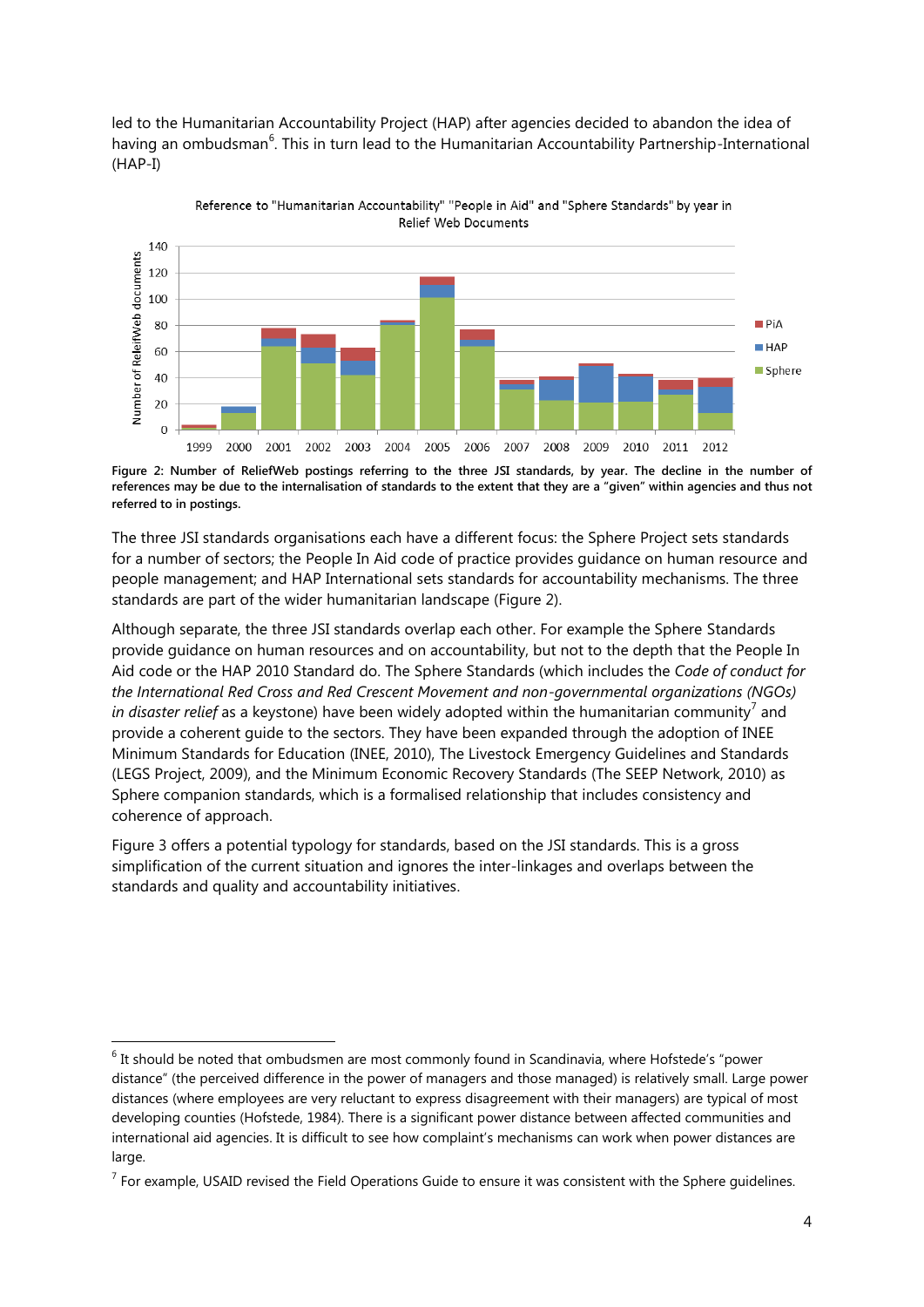

<span id="page-4-0"></span>**Figure 3: The standards tree: a potential typology for humanitarian standards. It should be noted that even where a standard is shown on a branch, it can still encompass the whole humanitarian effort, as for example the HAP or People In Aid standards.**

## The proliferation of standards

The proliferation of standards and of quality initiatives generally has had the positive effect that good quality guidance is now available on a wide range of humanitarian response activities. No longer is it necessary to have a long history and very broad experience in humanitarian response to be aware of what constitutes good practice.

However, the fact that there is such a small overlap between the HAP commissioned [\(HAP, 2007\)](#page-7-3) and JSI commissioned survey [\(Cragg, 2012\)](#page-7-2) of standards indicates another side of this proliferation – it is impossible for anyone even to be aware of all of the quality initiatives and standards under development in the sector at any one time. This risks the return to the situation before the 1990s where guidance was widely spread through a range of sometimes esoteric sources.

At the very least we need some way for recording the existence of such initiatives so that aid workers are aware of what resources are available.

## The complexity of standards

A related issue to that of proliferation is the sheer complexity or volume of particular standards. On the positive side this means that the standards are comprehensive and cover a good many different contexts.

On the negative side, the size of standards documents means that they are not accessible to staff, particularly national staff, who do not have a high level of literacy or do not read in one of the languages in which the standards are published. The size of some standards makes it very expensive to translate them into lesser used languages.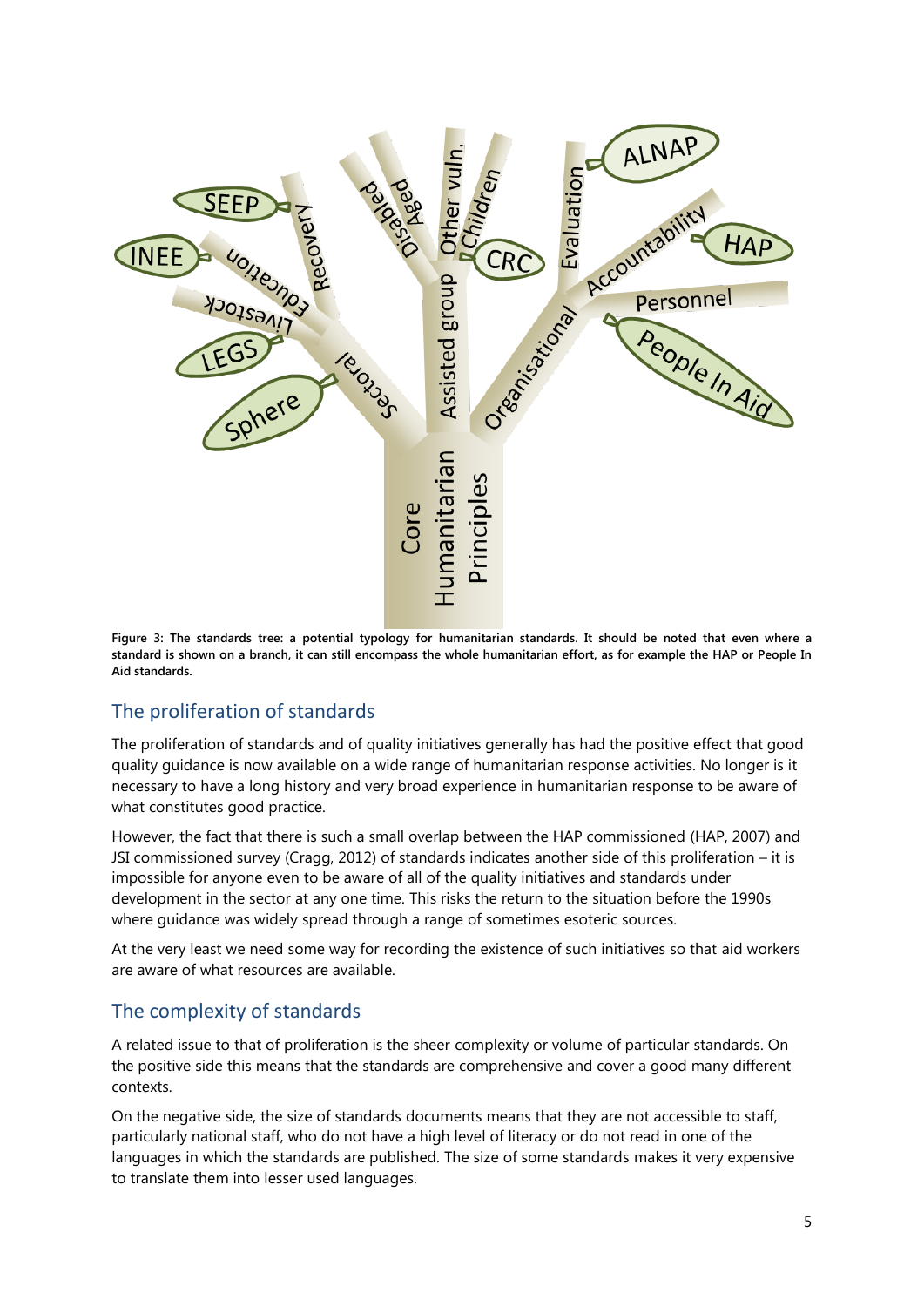**Table 1: Page counts (including covers) for current versions of the standards (and companion standards) of the organisations in the JSI**

| <b>Standard Document</b>                                   | <b>No of Pages</b> |
|------------------------------------------------------------|--------------------|
| 2010 HAP Standard                                          | 19                 |
| The Guide to the HAP standard (2008)                       | 249                |
| The Sphere Standards, 2011 edition                         | 400                |
| INEE Minimum Standards for Education in Emergencies (2010) | 78                 |
| Livestock Emergency Guidelines and Standards, 2009         | 265                |
| Minimum Economic Recovery Standards, 2010                  | 140                |
| People In Aid Code                                         | 32                 |
| Total for the current JSI and companion standards          | 1.183              |

Of course, humanitarian workers don"t necessarily need to know the standards for every sector. Many humanitarian works are generalists, and need to be aware of the standards for a range of sectors, as do humanitarian managers.

### **Diffusion**

International aid workers are only a very small part of the overall number of aid workers<sup>8</sup>. Most aid workers are national staff, either of international agencies, or of national government or NGOs. The proliferation and complexity of standards makes the task of diffusion of the standards to such staff particularly difficult.

National partners play an increasing role in the delivery of humanitarian assistance. National NGOs may be disadvantaged in an environment where they have little voice in the development of standards and quality initiative at the international level.

While managers need more complex information about standards, operational staff may need simpler summaries of the key elements. One positive initiative here is Tearfund's summary of quality standards for emergency response for their staff and partners. This guide is Tearfund-specific, and presents the agency's own standards and summaries of 11 other standards to which Tearfund is committed in a relatively accessible format.

## **Costs**

 $\overline{a}$ 

All standards and quality initiatives have some costs. These costs are incurred in a number of areas; the costs for maintaining a secretariat, the costs of staff time in engaging with the standard, the cost of training staff about the standard, the costs of monitoring compliance, and any additional costs arising from compliance itself and the related record keeping.

Clearly, the costs of using standards increase with both the number of standards, and with their complexity. Against this cost must be set the benefit of better quality humanitarian action. Some costs may be only short-run costs and may save money in the long term<sup>9</sup> However, the costs of engaging with initiatives, of training staff, and of compliance generally, can be a heavier burden for smaller

 $8$  Extrapolations from [Stoddard et al. \(2006\)](#page-9-9) suggest that international staff represent, at most, 2-5% of humanitarian aid workers.

 $9$  For example, it might cost money to manage the personnel function in compliance with the People In Aid Code but the benefits in improved staff retention etc. can outweigh the costs. A review of the impact of the People In Aid Code found that all of the organisations surveyed thought that the benefits of implementing the code outweighed the costs [\(Swarbrick, 2007, p. 12\)](#page-9-10).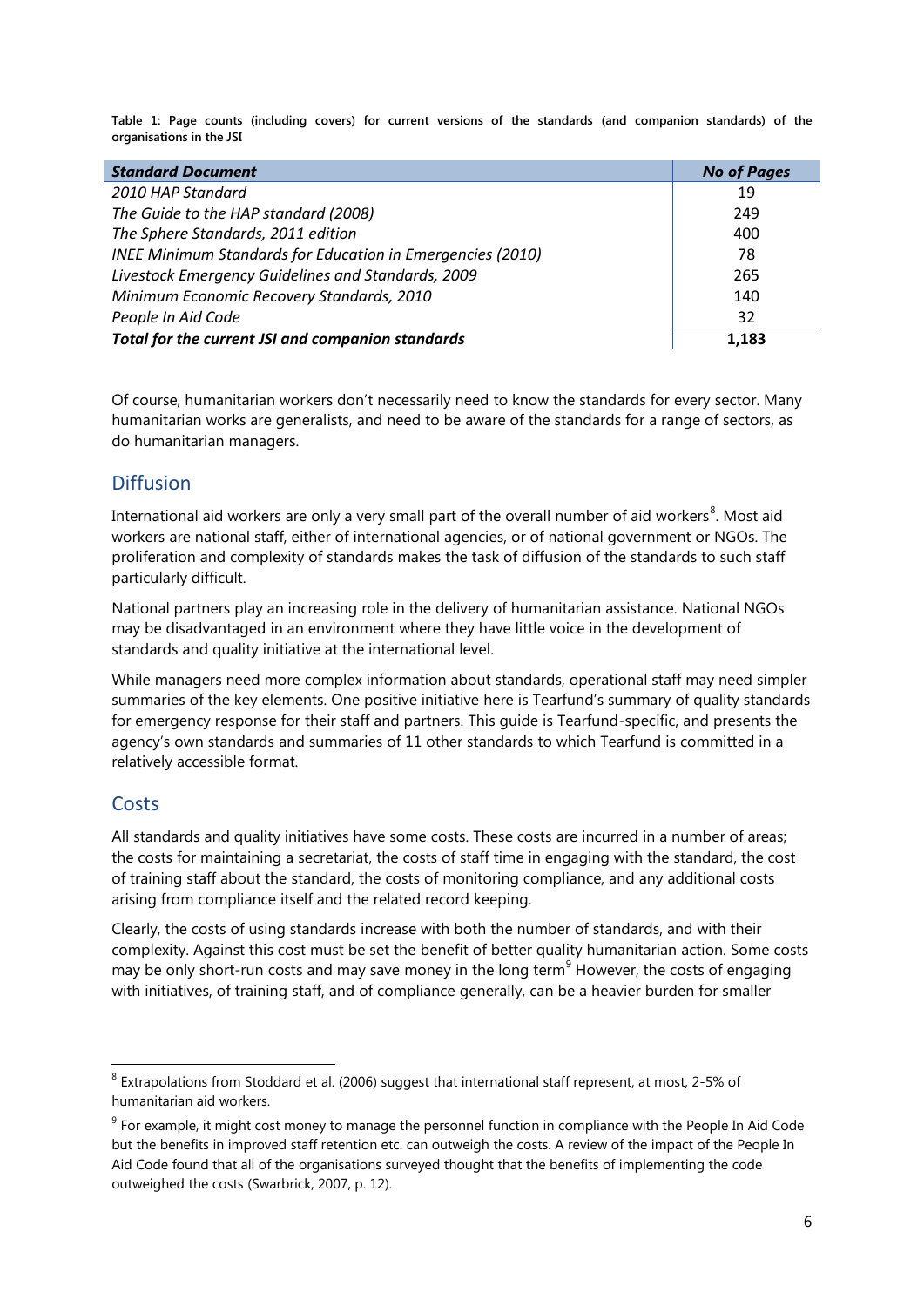organisations. This can be a particular problem for national NGOs, especially when the standards are not available in the language used by most of their staff $^{10}$ .

## Conclusion

-

The last two decades have seen significant progress in improving the quality of humanitarian response. Even though there are still many outstanding issues there is now much closer agreement on what constitutes good practice. There has been progress on many of the issues identified by the Rwanda evaluation [\(Borton and Eriksson, 2004\)](#page-7-12). Humanitarian workers and humanitarian agencies now benefit from a great deal of guidance on the standards they should strive to meet in humanitarian action.

Quality in humanitarian action is not an end in itself, but is merely a tool to ensure that humanitarian actors better serve the needs of populations affected by disasters and humanitarian crises both individually and as a collective. The present profusion of standards means that while guidance is readily available on any topic, it is becoming increasingly difficult for humanitarian workers to be aware of the full range of standards guidance. This, and the complexity of some standards, makes it difficult to ensure that national staff, either of international agencies or their national partners are fully informed on standards. However, such staff need to be fully aware of the relevant standards to ensure the humanitarian action is of an appropriate quality.

All standards and quality initiatives involve some cost. While we do need to improve the quality of humanitarian response, we also need to maintain flexibility in the system and ensure that the benefits of improved quality outweigh the costs.

One way of reducing costs is through rationalising the large number of current quality and accountability initiatives in the sector. However, this needs be done in a way which preserves any advantages that such initiatives bring, while constraining the costs of compliance. Simply reducing the number of initiatives risks losing out on some improvements, and may not reduce the long-run costs.

Consolidation is probably the biggest challenge for any new standards environment for the humanitarian sector. There is a need to balance the benefits of standards with their costs, so that affected populations are better served by humanitarian actors.

 $10$  The Sphere Handbook is the most widely translated of the standards with versions in Arabic, Armenian, Bangla, Chinese (draft version only), English, French, German, Haitian Creole, Japanese, Khmer, Korean, Kyrgyz, Russian, Sinhala, Slovenian, Spanish, Tamil, and Vietnamese. However, there are many more languages in the world, and although the leadership of an NGO may speak several major languages, staff may speak only a few minor languages.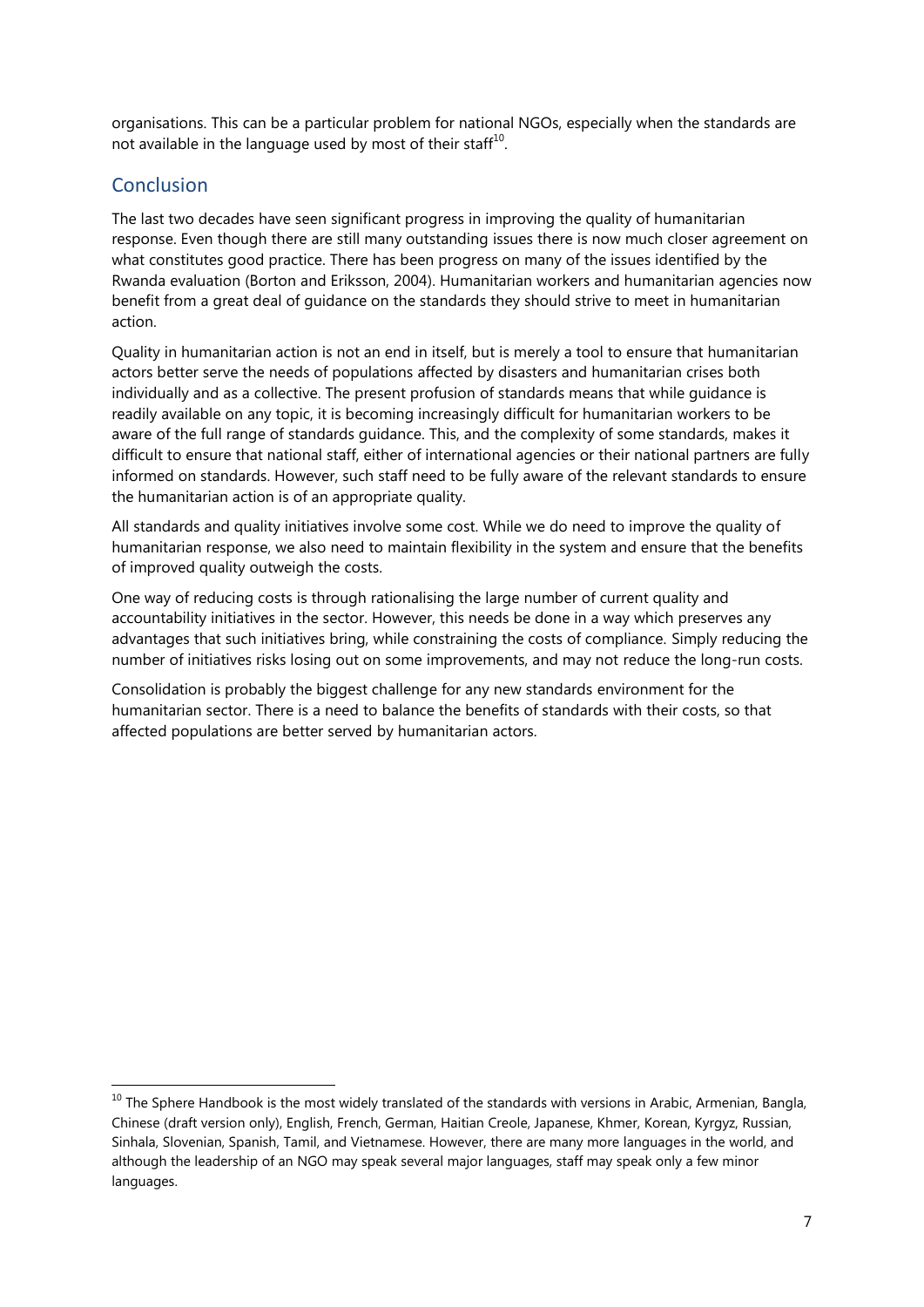#### **References**

- <span id="page-7-4"></span>Adinolfi, C., Bassiouni, D. S., Lauritzsen, H. F., & Williams, H. R. (2005). *Humanitarian Response Review: An independent report commissioned by the United Nations Emergency Relief Coordinator & Under-Secretary-General for Humanitarian Affairs, Office for the Coordination of Humanitarian Affairs (OCHA)* (pp. 112). New York: United Nations. Last viewed on 8 June 2008 at: [http://www.humanitarianinfo.org/iasc/content/documents/other/Humanitarian%20Response](http://www.humanitarianinfo.org/iasc/content/documents/other/Humanitarian%20Response%20Review%202005.pdf) [%20Review%202005.pdf](http://www.humanitarianinfo.org/iasc/content/documents/other/Humanitarian%20Response%20Review%202005.pdf)
- <span id="page-7-0"></span>Beck, T. (2006). *Evaluating humanitarian action using the OECD-DAC criteria*. London: ALNAP. Last viewed on 8 June, 2008 at: [www.odi.org.uk/alnap/publications/eha\\_dac/pdfs/eha\\_2006.pdf](http://www.odi.org.uk/alnap/publications/eha_dac/pdfs/eha_2006.pdf)
- <span id="page-7-8"></span>Birdsall, N., Kharas, H., & Perakis, R. (2012). *The Quality of Official Development Assistance Assessment 2009: Is Aid Quality Improving?* (pp. 52). Washington: Brookings and the Center for Global Development. Last viewed on 29 November 2012 at: [http://www.cgdev.org/files/1426075\\_file\\_quoda\\_2012.pdf](http://www.cgdev.org/files/1426075_file_quoda_2012.pdf)
- <span id="page-7-12"></span>Borton, J., & Eriksson, J. R. (2004). *Lessons from Rwanda - lessons for today : Assessment of the impact and influence of Joint Evaluation of Emergency Assistance to Rwanda*. Copenhagen: Evaluation Department, Ministry of Foreign Affairs, Denmark. Last viewed on 14 June, 2008 at: <http://www.um.dk/Publikationer/Danida/English/Evaluations/Rwanda/rwanda.pdf>
- <span id="page-7-10"></span>Borton, J., Millwood, D., & Joint Evaluation of Emergency Assistance to Rwanda: Steering Committee. (1996). *The international response to conflict and genocide : lessons from the Rwanda experience: Study 3: Humanitarian aid and effects*. Copenhagen: Steering Committee of the Joint Evaluation of Emergency Assistance to Rwanda. Last viewed on 8 June, 2008 at: [http://www.um.dk/Publikationer/Danida/English/Evaluations/1997\\_rwanda/b3/book3.asp](http://www.um.dk/Publikationer/Danida/English/Evaluations/1997_rwanda/b3/book3.asp)
- <span id="page-7-6"></span>Channel Research. (2011). *5-year Evaluation of the Central Emergency Response Fund: final synthesis report*. Ohain: Channel Research. Last viewed on 10 July 2012 at: [http://ochanet.unocha.org/p/Documents/110811%20CERF%20Evaluation%20Report%20v5.4%](http://ochanet.unocha.org/p/Documents/110811%20CERF%20Evaluation%20Report%20v5.4%20Final.pdf) [20Final.pdf](http://ochanet.unocha.org/p/Documents/110811%20CERF%20Evaluation%20Report%20v5.4%20Final.pdf)
- <span id="page-7-2"></span>Cragg, L. (2012). *Mapping exercise on Quality & Accountability initiatives in the humanitarian sector: Prepared for the Joint Standards Initiative* (pp. 47). London: Joint Standards Initiative
- <span id="page-7-7"></span>DARA. (2012). *HRI 2011: The Humanitarian Response Index: Addressing the Gender Challenge* (pp. 340). Madrid: DARA. Last viewed on 2 January 2013 at: [http://daraint.org/wp](http://daraint.org/wp-content/uploads/2012/03/HRI_2011_Complete_Report.pdf)[content/uploads/2012/03/HRI\\_2011\\_Complete\\_Report.pdf](http://daraint.org/wp-content/uploads/2012/03/HRI_2011_Complete_Report.pdf)
- <span id="page-7-9"></span>Gilboa, E. (2005). The CNN Effect: The Search for a Communication Theory of International Relations. *Political Communication, 22*(1), 27-44. Last viewed on 2013/01/03 at: <http://dx.doi.org/10.1080/10584600590908429>
- <span id="page-7-3"></span>HAP. (2007). *Quality Initiative Reference*. Genava: Humanitarian Accountability Partnership. Last viewed on 18 February 2012 at: [http://www.hapinternational.org/pool/files/qia-reference](http://www.hapinternational.org/pool/files/qia-reference-document.pdf)[document.pdf](http://www.hapinternational.org/pool/files/qia-reference-document.pdf)
- <span id="page-7-1"></span>HAP. (2010). *The 2010 HAP Standard in Accountability and Quality Management* (pp. 19). Geneva: Humanitarian Accountability Partnership internatoinal. Last viewed on 10 November 2012 at: <http://www.hapinternational.org/pool/files/2010-hap-standard-in-accountability.pdf>
- <span id="page-7-11"></span>Hofstede, G. (1984). *Culture's consequences : international differences in work-related values* (Abridged ed. ed.). Beverly Hills ; London: Sage
- <span id="page-7-5"></span>IASC. (2006). *Guidance note on using the cluster approach to strengthen humanitarian response* (pp. 15). Geneva: Inter-Agency Standing Committee. Last viewed on 23 March 2009 at: [http://www.humanitarianreform.org/humanitarianreform/Portals/1/Resources%20&%20tools/](http://www.humanitarianreform.org/humanitarianreform/Portals/1/Resources%20&%20tools/IASCGUIDANCENOTECLUSTERAPPROACH.pdf) [IASCGUIDANCENOTECLUSTERAPPROACH.pdf](http://www.humanitarianreform.org/humanitarianreform/Portals/1/Resources%20&%20tools/IASCGUIDANCENOTECLUSTERAPPROACH.pdf)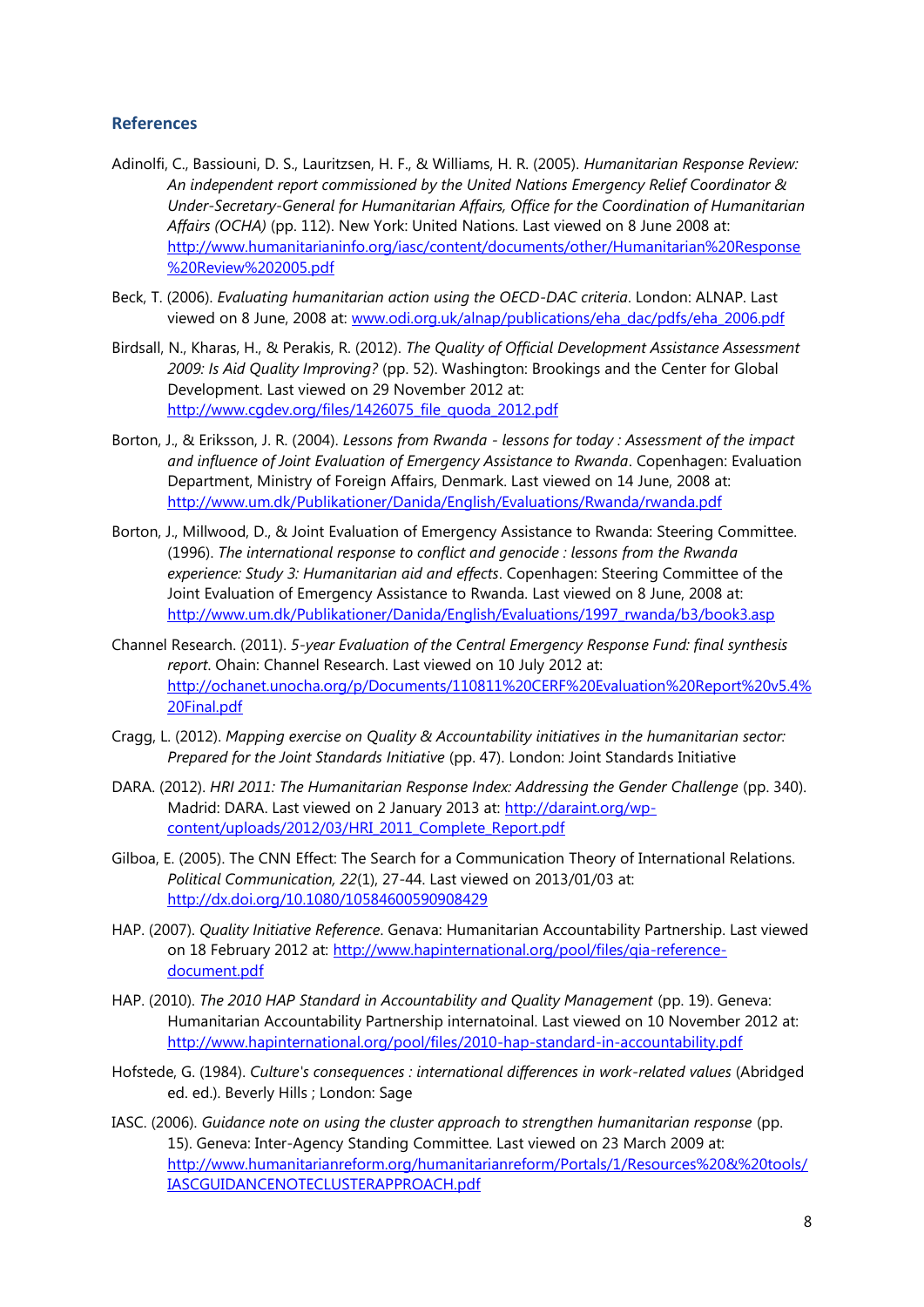<span id="page-8-12"></span>INEE. (2010). *Minimum Standards for Education in Emergencies, Chronic Crises and Early Reconstruction* (pp. 78). London: Inter-Agency Network for Education in Emergencies. Last viewed on 13 January 2013 at: [http://sphereprototype.conted.ox.ac.uk/cases/learningistheirfuture/pdf/Minimum\\_Standards\\_E](http://sphereprototype.conted.ox.ac.uk/cases/learningistheirfuture/pdf/Minimum_Standards_English_2010.pdf)

[nglish\\_2010.pdf](http://sphereprototype.conted.ox.ac.uk/cases/learningistheirfuture/pdf/Minimum_Standards_English_2010.pdf)

- <span id="page-8-13"></span>LEGS Project. (2009). *Livestock Emergency Guidelines and Standards* (pp. 265). Rugby: Practical Action Publishing. Last viewed on 20 January at: [http://www.livestock](http://www.livestock-emergency.net/userfiles/file/legs.pdf)[emergency.net/userfiles/file/legs.pdf](http://www.livestock-emergency.net/userfiles/file/legs.pdf)
- <span id="page-8-11"></span>Macnair, R. (1995). *Room for Improvement : The Management and Support of Relief and Development Workers* (Network Paper 10). London: Relief and Rehabilitation Network, Overseas Development Institute. Last viewed on 4 January 2013 at: <http://www.odihpn.org/download/networkpaper010pdf>
- <span id="page-8-10"></span>Minear, L., & Weiss, T. G. (1993). *Humanitarian Action in Times of War: A Handbook for Practitioners*: Lynne Rienner Pu[bhttp://books.google.ie/books?id=Vm95QgAACAAJ](http://books.google.ie/books?id=Vm95QgAACAAJ)
- <span id="page-8-4"></span>OCHA. (2010). *Basic facts about country based humanitarian pooled funds* (pp. 1). Geneva: OCHA Funding Coordination Sectio[nhttp://ochaonline.un.org/OchaLinkClick.aspx?link=ocha&docId=1161988](http://ochaonline.un.org/OchaLinkClick.aspx?link=ocha&docId=1161988)
- <span id="page-8-3"></span>OCHA Somalia. (2008). *Joint Operating Principles for Somalia: Draft working document: Version 2* (pp. 10). Nairobi: OCHA Somalia. Last viewed on 2 January 2013 at: [http://www.un.org/en/pseataskforce/docs/joint\\_operating\\_principles\\_for\\_somalia.doc](http://www.un.org/en/pseataskforce/docs/joint_operating_principles_for_somalia.doc)
- <span id="page-8-5"></span>OECD. (2005). *Paris declaration on aid effectiveness: Ownership, harmonisation, alignment, results and mutual accountability* (pp. 12). Paris: OECD. Last viewed on 1 July 2007 at: <http://www.oecd.org/dataoecd/11/41/34428351.pdf>
- <span id="page-8-9"></span>Olsen, G. R., Carstensen, N., & Høyen, K. (2003). Humanitarian crises: testing the "CNN effect". *Forced Migration Review, 1*(16), 39-41. Last viewed on 3 January 2013 at: <http://repository.forcedmigration.org/pdf/?pid=fmo:4477>
- <span id="page-8-1"></span>People In Aid. (2003). *Code of Good Practice in the management and support of aid personnel* (pp. 32). London: People in Aid. Last viewed on 7 July 2009 at: <http://www.peopleinaid.org.uk/pool/files/publications/code.pdf>
- <span id="page-8-6"></span>Poole, L., Walmsley, L., Malerba, D., Sparks, D., Sweeney, H., Smith, K., Stoianova, V., Delgado, A., Stirk, C., Brereton, G., Randel, J., & Coppard, D. (2012). *Global Humanitarian Assistance Report 2012* (pp. 108). Wells: Development Initiatives. Last viewed on 2 January 2013 at: [http://www.globalhumanitarianassistance.org/wp](http://www.globalhumanitarianassistance.org/wp-content/uploads/2012/07/GHA_Report_2012-Websingle.pdf)[content/uploads/2012/07/GHA\\_Report\\_2012-Websingle.pdf](http://www.globalhumanitarianassistance.org/wp-content/uploads/2012/07/GHA_Report_2012-Websingle.pdf)
- <span id="page-8-8"></span>Robinson, P. (2005). The CNN Effect Revisited. *Critical Studies in Media Communication, 22*(4), 344-349. Last viewed on 21 May 2008 at: <http://www.tandfonline.com/doi/abs/10.1080/07393180500288519>
- <span id="page-8-0"></span>SCHR, & ICRC. (1994). *Code of conduct for the International Red Cross and Red Crescent Movement and non-governmental organizations (NGOs) in disaster relief*. Geneva: Disaster Policy Department, International Federation of Red Cross and Red Crescent Societies. Last viewed on 8 June, 2008 at:<http://www.icrc.org/web/eng/siteeng0.nsf/htmlall/code-of-conduct-290296>
- <span id="page-8-2"></span>Somalia NGO Consortium. (2009). *NGO Position Paper on Operating Principles and Red Lines* (pp. 4). Nairobi: Somalia NGO Consortiu[mhttp://somaliangoconsortium.org/docs/key/5/2012/1334569242.pdf](http://somaliangoconsortium.org/docs/key/5/2012/1334569242.pdf)

<span id="page-8-7"></span>Special isssue: Healthcare in refugee camps. (1981). *Disasters, 5*(3), 171-336